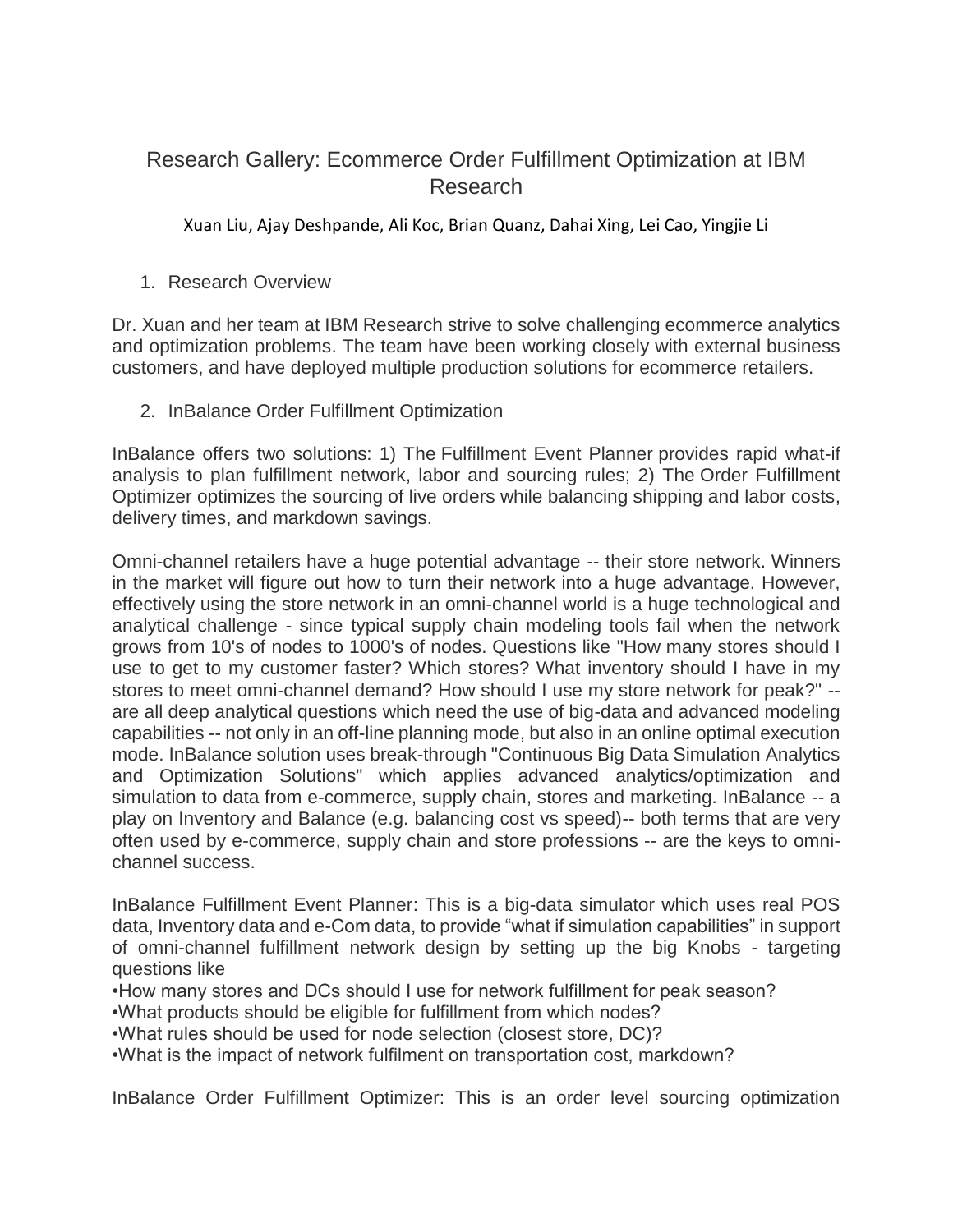solution which uses predictive analysis and math programming technologies for multiobjective optimization using end-to-end cost to serve models. This optimizes both batch and single orders to enable retailers to balance across many different conflicting needs. This is an in-line execution engine to support real-time order fulfillment.

- •Optimize transportation cost vs speed to customer
- •Optimize transportation cost vs markdown reduction
- •Optimize transportation cost vs node capacity utilization



Figure 2: The total-cost-to-serve order fulfillment optimization objective

In our optimization model, we address several dimensions of the omni-channel order fulfillment optimization problem, including the ones mentioned above. We assign a set of items in an e-com order to (sourced from) the nodes (brick-and-mortar store, e-fulfilment centers, etc) of a retail channel. We optimize for various dimensions: cheapest-cost carrier availability at the nodes, package weight (total weight of the items assigned to the nodes), capacity utilization of the nodes, item inventories at the nodes, markdown and order cancellation risks at the nodes.

Fulfillment sourcing logic: The crucial component is the ability to optimize order sourcing logic. Order sourcing can be optimized based on transportation mode, carrier and service level, store labor capacity and cost. There are many options (nodes of the network) for fulfillment, including brick-and-mortar stores, vendors, distribution centers, third-party logistics providers, or in-store pickup. At the order level, retailers must be able to manage multiple ship-to locations and select different carriers based on service level, origin and destination. Retailers must also be able to upgrade or downgrade packages based on promised dates.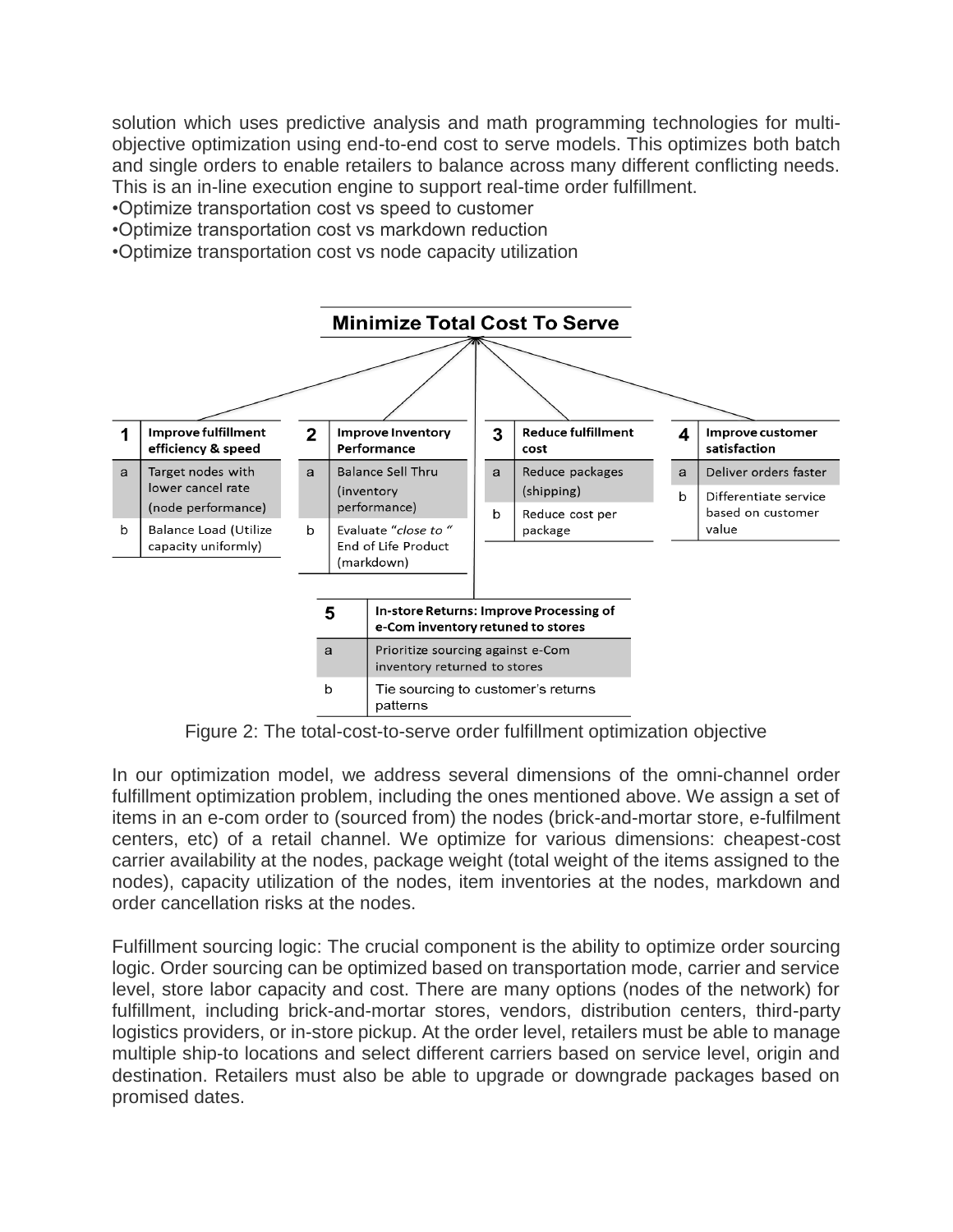Backlog-aware shipping: A good order fulfillment system should work properly at all different conditions – such as the peak days with huge amount of demand that potentially will introduce large number of backlogged orders and eventually cause massive order cancellation. To solve this problem, we design our backlog-aware shipping approach. It first predicates the potential backlogs happening on each node in the fulfill network by analyzing the historical data at the beginning of each day. Then such predicated backlog information will be feed into the optimizer at the real time and considered as one variable when solving the shipping cost minimization problem for each incoming order. This approach is shown to be able to deliver the packages on time whenever possible, while still minimizing the shipping cost.

Load Balancing: Balancing the work load across the nodes in the fulfillment network not only is able to mitigate backlogs, but potentially also avoid markdown. Our load balancing approach achieves this goal by assigning a load balancing cost to each node. Our load balancing cost model handles nodes at different status with different strategies and dynamically adapts to the best strategy for each node based on its real time snapshot of work load. Integrating the load balancing cost into the fulfillment optimizer this mechanism is able to not only balance work load, but also reduce the shipping cost.

3. On determining when and how to bypass the fulfillment engine: Learning fulfillment engine behavior.

Full description (for a shorter description you could take just the first 2 paragraphs): In recent years, omni-channel retailers are utilizing larger quantities and varieties of nodes in their supply networks for fulfillment of e-commerce orders with the goal of reducing fulfillment cost, in particular their large store networks. This raises new challenges as there are many more such nodes e.g., hundreds vs. 3-4, and further these were not designed for fulfilling e-commerce orders. As a result many more factors and objectives must also be taken into account in addition to just total shipping cost, such as inventory availability, clearance related savings, node performance, etc.

With the increase of order fulfillment options and business objectives taken into consideration in the deciding process, order fulfillment deciding - i.e., deciding which nodes to assign which parts of an order to - is becoming more and more complex. With increasing complexity, efficiency of the deciding process becomes a real concern. Finding the optimal fulfillment assignments among all possible ones may be too costly to do for every order, especially during peak seasons and times. Furthermore retailers do not want to incur the cost for increased resources to adequately handle the peak load as it is only needed during the short peak seasons. With the much larger fulfillment networks enabled, retailers' existing fulfillment deciding engines may not be able to adequately handle the increased load during peak season times and are forced to either revert to sub-optimal fulfillment assignments that result in higher fulfillment cost, or delay and cancel orders, severely damaging customer relationships.